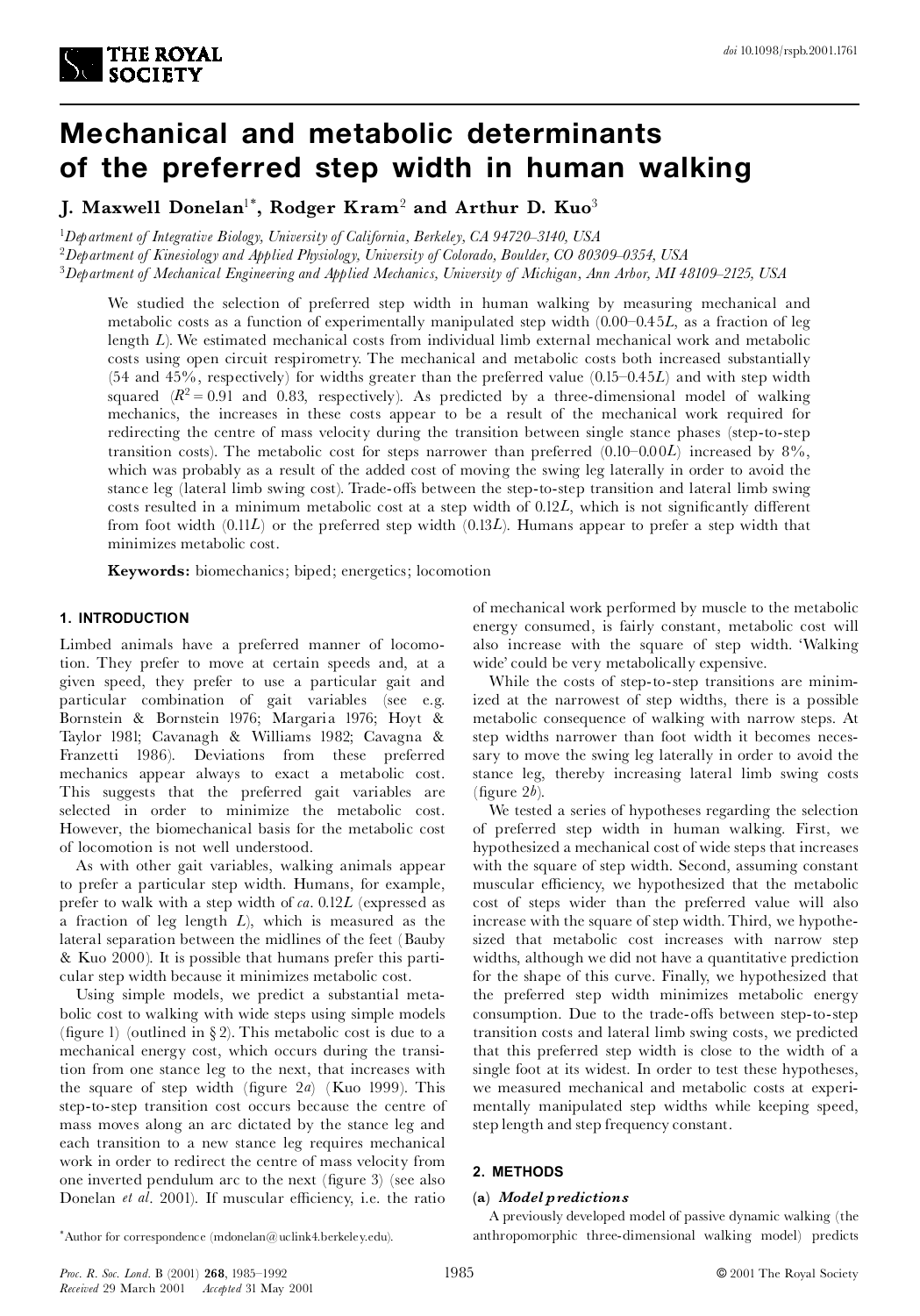

Figure 1. Three-dimensional passive dynamic walking models. (*a*) An anthropomorphic model demonstrated that a walking gait can be generated purely from the passive dynamics of the limbs, with energy supplied by gravity as the mechanism descends a gentle slope (Kuo 1999). The model has three degrees of freedom: lateral motion in the frontal plane as indicated by the roll angle and motion of the stance and swing legs in the sagittal plane. Step width is adjusted by varying the splay angle  $\beta$ . Inertial parameters were chosen in order to approximately mimic those of a typical human.  $(b)$  An irreducibly simplified version of the anthropomorphic model is used to make simple analytical predictions about the mechanical cost associated with step width. In this model, the three degrees of freedom are retained (denoted by  $\psi$ ,  $\theta$  and  $\phi$ ), but the masses are concentrated in the pelvis  $(M)$  and feet  $(m)$ .

the mechanical energy cost of increasing step width in humans (¢gure 1*a*) (see Kuo 1999). Passive dynamic walking refers to the ability of an appropriately designed two-legged mechanism to walk down a gentle slope with no additional energy input (McGeer 1990). During single support phases, the legs act as freely swinging, coupled pendula. Double support phases function as transitions between single support phases and are modelled as instantaneous, inelastic collisions between the swing foot and the ground. Each collision redirects the centre of mass velocity from one inverted pendulum-like stance limb to the next. Using approximately anthropomorphic inertial para meters, our model predicted that the mechanical energy losses incurred in transitioning from one single support phase to the next will increase with the square of step width (figure  $2a$ ).

A highly simpli¢ed and dimensionless version of this model illustrates this mechanical cost (figure  $1b$ ). This simple threedimensional walking model condenses the leg inertia into point



Figure 2. Passive dynamic walking models predict that there are substantial metabolic consequences to walking with wide or narrow step widths. (*a*) The mechanical energy cost of transitioning from one stance limb to the next, modelled as a collision loss, is proportional to the square of step width in both the anthropomorphic and simplest three-dimensional passive dynamic walking models (figure 1). (*b*) At narrow widths, it becomes necessary to swing the leg laterally in order to move it around the stance leg. This increase in required foot clearance reflects an increase in the lateral limb swing cost. Cost is expressed as the root mean square of foot motion normalized to the zero width value.

masses at the pelvis and feet, with the mass of the feet being much smaller than that of the pelvis (after Garcia *et al*. 1998). This is the simplest three-dimensional walking model because the slope and splay angle are the only free parameters. The collision of each foot with the ground, which is modelled as instantaneous and perfectly inelastic, yields equations relating the velocities before and after impact (denoted by minus and plus superscripts, respectively), i.e.

$$
[\cos^2(\beta - \psi)]\dot{\theta}^+ = [\cos(\beta - \psi)(\cos(\beta)\cos(2\theta)\cos(\psi) - \sin(\beta)\sin(\psi))]\dot{\theta}^- - [\cos(\beta)\sin(2\theta)\sin(\beta - \psi)]\dot{\psi}^- \tag{1}
$$

and

$$
\psi^{+} = [-\cos(\beta - \psi)\sin(\beta)\sin(2\theta)]\dot{\theta}^{+} + [\cos^{2}(\beta) - \cos^{2}(2\theta)\sin^{2}(\beta)]\dot{\psi}^{-},
$$
\n(2)

where  $\theta$ ,  $\phi$ , and  $\psi$  are the stance, swing and roll angles, respectively and  $\beta$  is the angle between the legs in the frontal plane. These quantities are sufficient for computing the kinetic energy  $E_{\rm k}$ :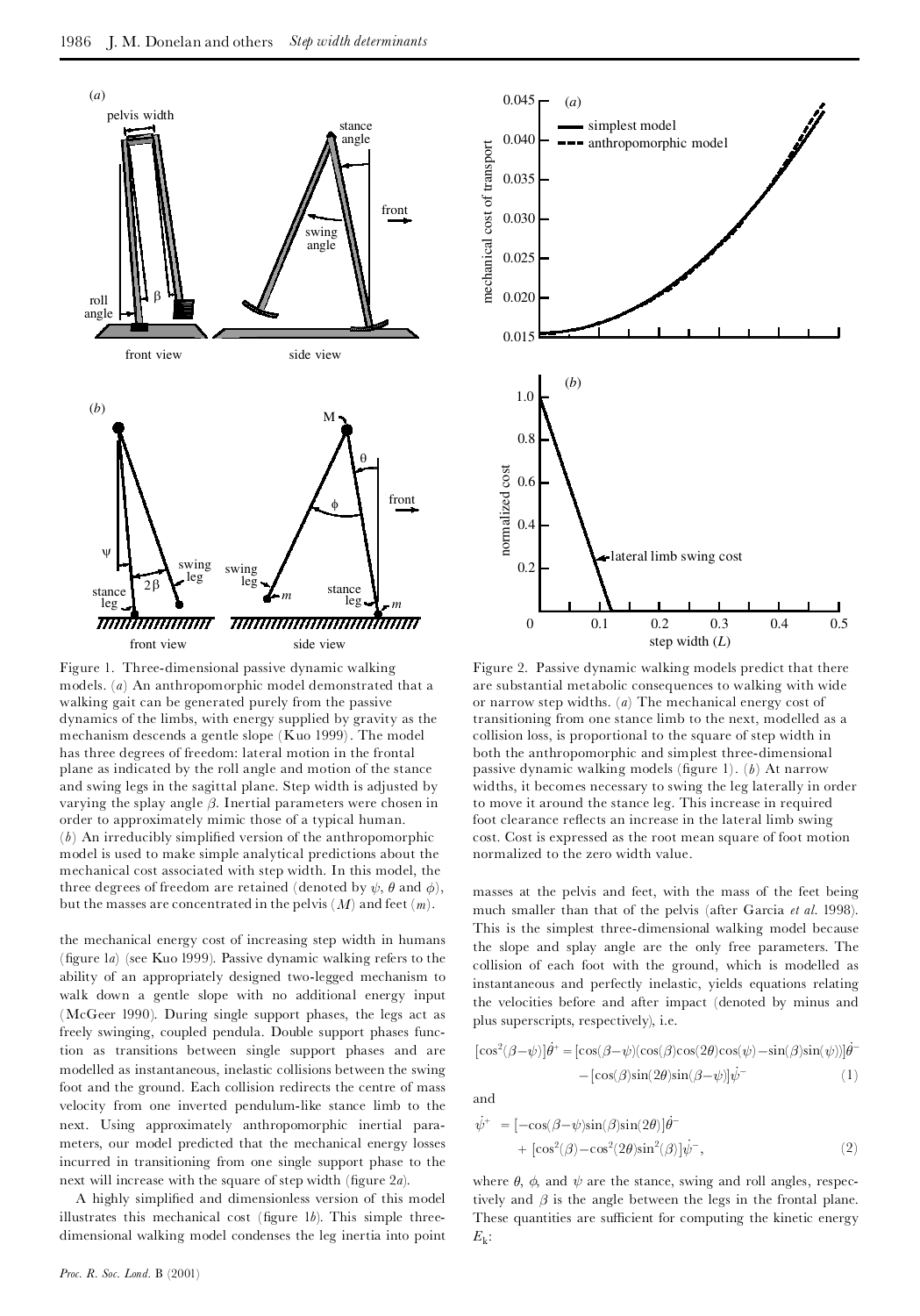

$$
E_{k} = 0.5([cos^{2}(\beta - \psi)]\dot{\theta}^{2} + \dot{\psi}^{2}).
$$
\n(3)

The mechanical energy lost at impact, i.e.  $\Delta E$ , is

$$
\Delta E = E_{\mathbf{k}}^- - E_{\mathbf{k}}^+.\tag{4}
$$

Combining equations  $(1)$ - $(4)$  and employing power series expansions for trigonometric functions yields

$$
\Delta E = 2\beta\psi(\dot{\theta}^-)^2 + 4\beta\dot{\psi}^-\theta\dot{\theta}^- + 2\beta^2(\dot{\psi}^-)^2 - 2\dot{\psi}\dot{\psi}^-\theta\dot{\theta}^-
$$
  
+ 2\theta^2(\dot{\theta}^-)^2 + higher order terms. (5)

Keeping step length and cadence fixed (i.e. regarding  $\theta$  and  $\theta$  as non-zero constants), we see that  $\Delta E$  is dominated by terms of degree 2 in  $\beta$ ,  $\psi$  and  $\psi$ . These variables are approximately proportional to step width and, as a result,  $\Delta E$  increases with the square of step width. Using the convention of normalizing energy by body weight and distance travelled (e.g. Kuo 2001), the dimensionless mechanical cost of transport is

$$
COTmech = Cmechw2 + Dmech,
$$
\n(6)

where  $C_{\text{mech}}$  and  $D_{\text{mech}}$  are parameters that depend on step length and cadence. In the more anthropomorphic model with curved feet,  $C_{\text{mech}}$  and  $D_{\text{mech}}$  also depend on inertial properties and foot curvature (Kuo 1999). In humans,  $C_{\text{mech}}$  and  $D_{\text{mech}}$  Figure 3. The mechanical costs of step-to-step transitions in the simplest three-dimensional walking model. Variables in bold denote vector quantities.( *a*) Each transition to a new stance limb requires redirecting the centre of mass velocity from  $\pmb{v}_{\rm com}^-$  to  $v_{\rm com}^{\scriptscriptstyle +}$ . This requires negative work by the leading limb, i.e.  $v_{\text{com}}^+ < v_{\text{com}}^-$ . We model the heel strike ground reaction force as an impulse *S* acting along the leading limb. *S* causes an instantaneous change in the centre of mass velocity. (*b*) In order to maintain a steady walking speed, positive and negative work must be of equal magnitude. In this simple model, a toe-off impulse  $$ by the trailing limb at the same time or immediately before heel strike replaces the lost energy. Similarly, humans perform simultaneous positive and negative work with the trailing and leading legs, respectively, during the double support phase.

depend on many physical attributes. In the present study, we consider these as empirical parameters to be identified from data.

Collision losses are necessary in these models in order to redirect the centre of mass velocity in transitioning from one stance limb to the next. While humans also have to redirect the centre of mass velocity as they change stance limbs, they do so not with instantaneous, inelastic collisions but, rather, with negative work by the leading leg over a finite period of time. This period of time corresponds approximately to double support (Donelan *et al*. 2001). In order to maintain a steady walking speed, an equal amount of positive work is needed in order to restore the energy lost due to this negative work. While walking down a slope restores energy in passive dynamic walking models, muscles must perform the required positive work for animals walking on the level. The step-to-step transition cost is the negative work performed in order to redirect the centre of mass velocity from one inverted pendulum to the next and the positive work performed to replace the energy lost. This exacts a metabolic cost because muscles require metabolic energy in order to perform both negative and positive mechanical work. Assuming constant muscular efficiency, the mechanical cost of equation (6) translates directly into a predicted dimensionless metabolic cost of transport, i.e.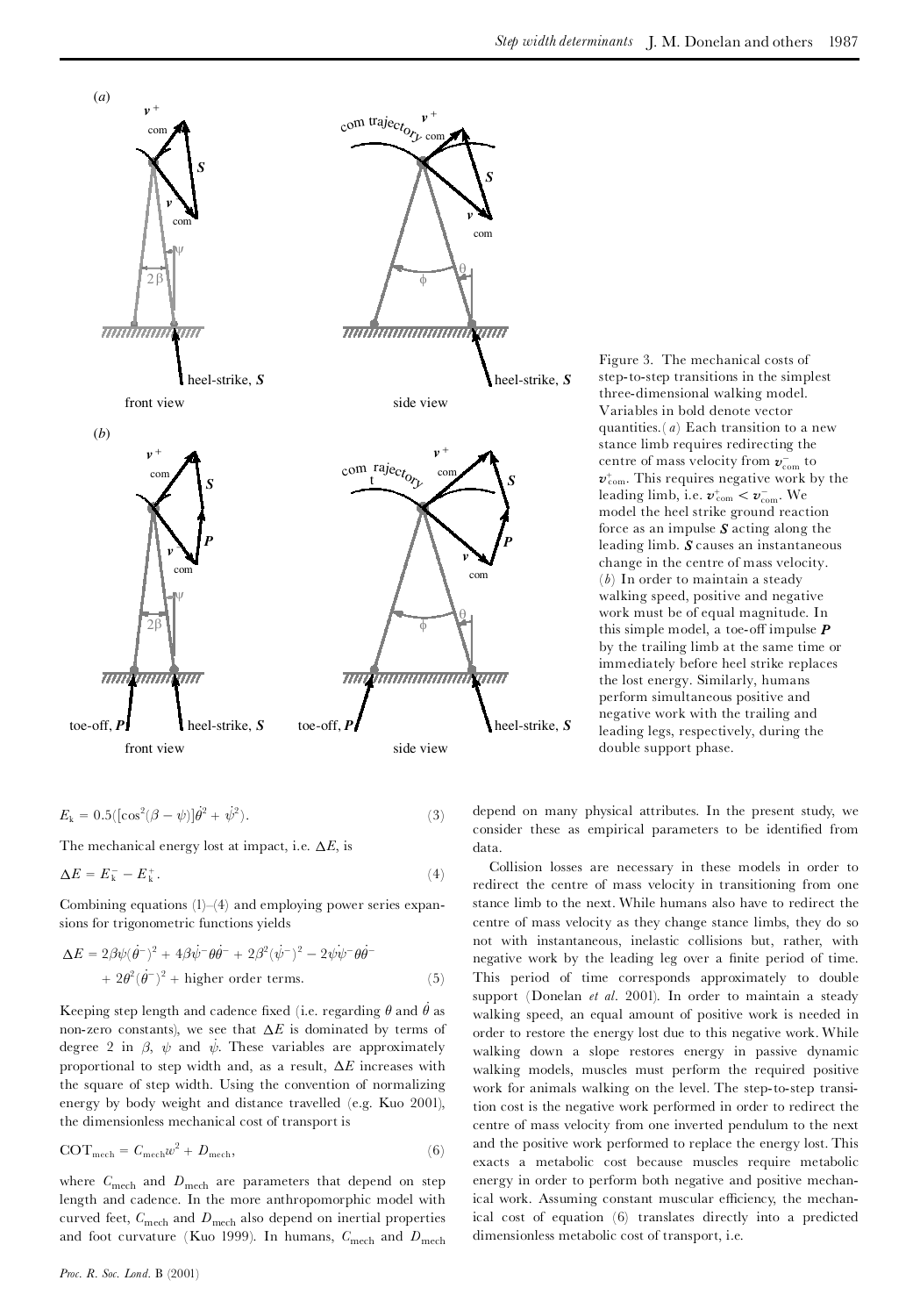

 $\text{COT}_{\text{met}} = C_{\text{met}} w^2 + D_{\text{met}}$  $^{2} + D_{\text{met}}$ , (7)

Figure 4. (*a*) We enforced widths (*w*) during the mechanics data collection by having the subjects walk on thin string stretched tightly along the full length of the walkway. We enforced step width during the metabolic data collection by having the subjects (*b*) walk on chalk lines at narrow widths and (*c*) walk on the outside of metal rails mounted just above the treadmill belt at wide widths.

gave their informed consent to participate, in accordance with university policy.

where  $C_{\text{met}}$  and  $D_{\text{met}}$  are constants that depend on their counterparts in equation (6) and on the muscle. We consider these as empirical parameters to be identified from data.

We also predict that narrow step widths will be costly. One potential cost at very narrow step widths is that of moving one foot laterally in order to avoid the other (figure  $2b$ ). Given a finite amount of time for accomplishing this lateral motion within a step, there might be a significant metabolic cost associated with this foot clearance (the lateral limb swing cost). The amount of side-to-side foot motion as a function of step width may serve as a rough indicator of a change in this cost. Simple calculations based on the anthropomorphic model (Kuo 1999) predict that side-to-side foot motion will increase linearly as step width decreases below foot width (figure 2b). This foot motion is predicted to result in a substantial increase in meta bolic cost.

The sum of the step-to-step transition and lateral limb swing costs will most probably have a minimum metabolic cost at a step width close to the widest foot width (figure 2). We do not have a quantitative prediction for the relative weightings of these two costs, making it impossible for us to predict the overall cost as a function of step width. However, for a large range of weightings wider steps will be dominated by the quadratic step-to-step transition cost of equation (7) because the lateral limb swing cost is zero for step widths greater than foot width. Narrower steps will be dominated by the limb swing cost but with some effect from the step-to-step transition cost. Because our experimental measurements can only resolve the energetic cost of narrow steps to a limited degree, we are satis fied with predicting a monotonic increase in energetic cost with steps narrower than preferred.

### **(b)** *Experimental procedures*

We measured the mechanical and metabolic costs of walking at different step widths in 10 human adult subjects. These widths were each subject's preferred width and dimensionless widths equal to 0.00, 0.10, 0.15, 0.20, 0.30, 0.40 and 0.45*L* (expressed as a fraction of leg length *L*, which is measured as height to the greater trochanter). The subjects walked at the same speed  $(1.25 \text{ m s}^{-1})$  at all widths. All subjects (five male and five female) (mean  $\pm$  s.d., body mass =  $68.9 \pm 12.2$ kg, leg length =  $0.93 \pm 0.05$  m and widest foot width =  $0.10 \pm 0.01$  m) were healthy and exhibited no clinical gait abnormalities. Before the experiments began, the volunteers

We familiarized the subjects to the experimental protocol in a preliminary session. Familiarization consisted of two 10 min trials of treadmill walking at  $1.25 \text{ m s}^{-1}$ . The subjects walked at their preferred width during the first trial and then walked at the widest experimental width of 0.45*L* during the second trial. We also measured each subject's preferred step frequency during the first trial by timing 20 steps over the last 2 min.

In order to calculate the mechanical costs as a function of step width, we measured the individual limb ground reaction forces and moments as the subjects walked across two separate force platforms at the eight different step widths. The platforms (Model LG6^4-2000, AMTI, Newton, MA, USA) were mounted in series near the midpoint of a 17 m-long walkway.We collected the three components of the ground reaction forces and moments  $(F \text{ and } M)$ , respectively) from both force platforms simultaneously at 1000 Hz per channel. Infrared photocells placed on either side of the force platforms (3.0 m apart) measured the subjects' overground walking speed. We discarded trials if the subjects' speed was not between 1.20 and  $1.30 \text{ m s}^{-1}$ or if individual feet did not fall cleanly on separate force platforms. We saved and then analysed the data for three acceptable trials from each subject for each of the eight randomized widths. We enforced the widths by having the subjects step on thin strings that were stretched tightly along the full length of the walkway (figure  $4a$ ). A metronome enforced the step frequency that each subject had freely selected during the first familiarization trial for all of the enforced widths. Although the subjects may have preferred to adjust their step frequency for different widths, we controlled this variable in order to study the effect of step width alone.

We used the individual limb ground reaction forces (figure 5*a*) and moments for calculating the step width, centre of mass velo cities and external mechanical work of a single step from each of three trials. We defined a step as beginning with ground contact of one foot and ending with ground contact of the opposite foot. A fourth-order, zero-phase-shift Butterworth 100 Hz low-pass digital filter conditioned the ground reaction force and moment signals. We used these conditioned signals for calculating the instantaneous centre of pressure on each force platform. We calculated the preferred step width as the lateral distance between the average centres of pressure acting under each foot.

We found the centre of mass velocities  $V_{\text{com}}$  (figure 5*b*) from the vector sum of the ground reaction forces acting under both limbs. This required calculating the accelerations of the centre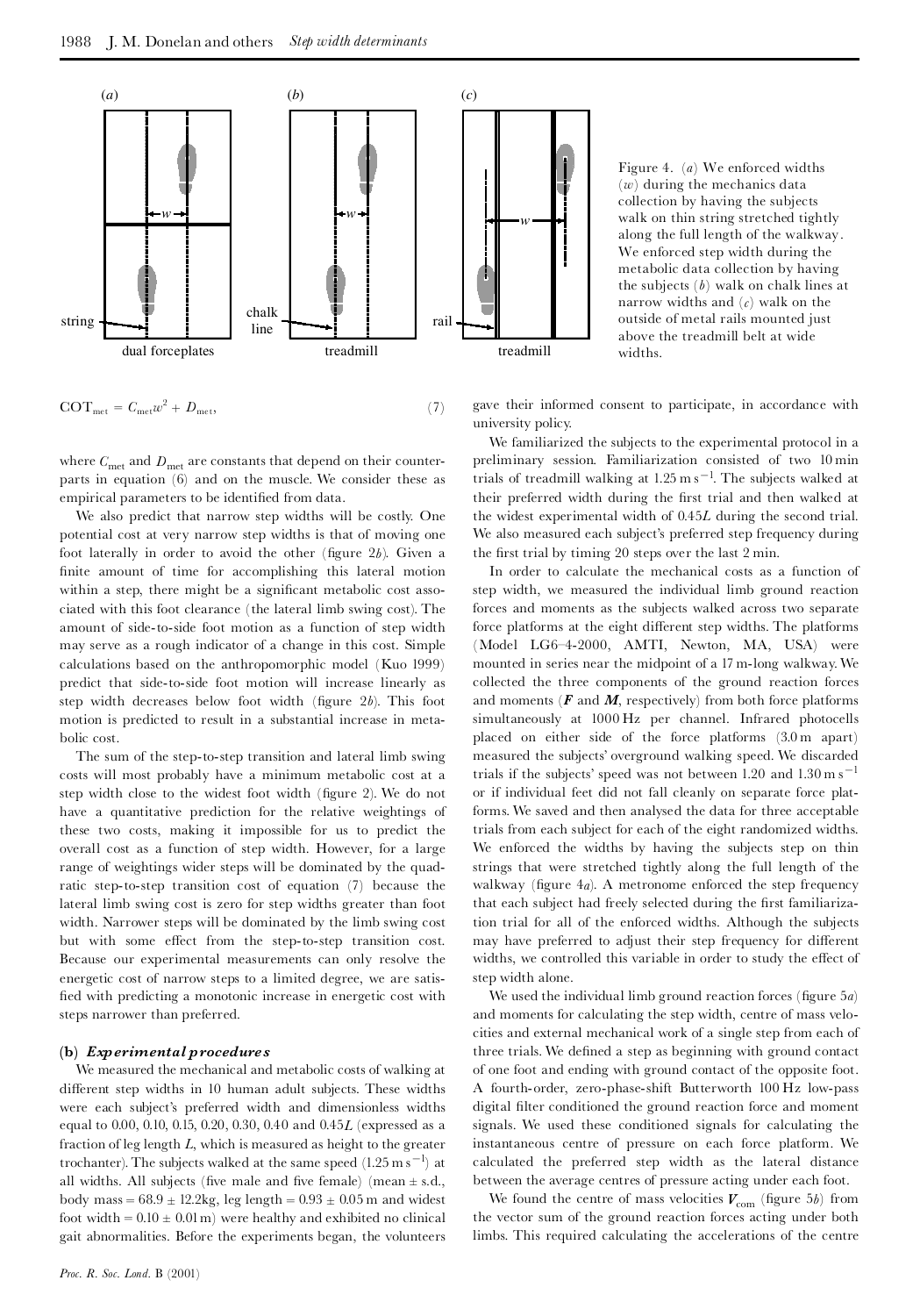

Figure 5. (*a*) Average leading leg ground reaction forces and (*b*) the centre of mass velocities as a function of step width. Three orthogonal components of force and velocity are shown. As the step width increased, the mediolateral ground reaction

of mass from the summed ground reaction force components and then integrating with respect to time, subject to appropriate boundary conditions (Cavagna 1975).

We estimated the mechanical cost of step-to-step transition as the negative external mechanical work performed by the leading leg during double support (¢gure 5*c*) (see also Donelan *et al*. 2001). The external mechanical power generated by the leading leg, i.e. *P*lead, is

$$
P_{\text{lead}} = \boldsymbol{F}_{\text{lead}} \cdot \boldsymbol{V}_{\text{com}},\tag{8}
$$

where  $\overline{F}_{\text{lead}}$  is the ground reaction force acting on the double support leading limb. We found the negative external work performed by the leading leg during double support  $(W^-_{\text{DS, lead}})$ by integrating equation (8) over a domain restricted to double support and for which  $P_{\text{lead}}$  is negative (denoted by DS-NEG):

$$
W_{\text{DS, lead}}^{-} = \int_{\text{DS-NEG}} P_{\text{lead}} dt. \tag{9}
$$

We determined the mechanical cost of transport  $COT_{mech}$  by dividing  $W^-_{DS, lead}$  (J) by the subjects' step length (m) and body weight (N). We averaged the mechanical costs for three complete steps for each subject for each condition. In addition to the mechanical costs based on individual limbs measures of external mechanical work, we also calculated traditional combined limbs measures of external mechanical work (Cavagna 1975).

In order to determine metabolic cost as a function of step width, we measured the metabolic rates of the subjects as they walked on a treadmill at the eight different step widths. We measured their rates of oxygen consumption  $(\dot{V}_{\text{O}_2})$  and carbon dioxide production  $(V_{CO_2} )$  using an open circuit respirometry system (Physio-Dyne Instrument Co., Quogue, NY, USA) over 7 min-long trials. A resting trial in which the subjects stood quietly was conducted, after which eight step width trials were performed in random order using the speed and step widths from the mechanical data collection trials. In order to ensure that the subjects used the desired step width for trials between the narrowest and the preferred width, we instructed the subjects to walk on lines that were marked on the treadmill belt in chalk (figure  $4b$ ). We found that, for wider steps, some subjects tended to err towards their preferred width. We therefore mounted metal rails just above the treadmill belt in order to enforce a minimum step width physically for the widths between 0.15 and  $0.45L$  (figure  $4c$ ). A metronome was again used for enforcing the subjects' step frequency at all widths.

We calculated the metabolic cost of walking at different step widths using the measured rates of oxygen consumption and carbon dioxide production. We allowed 3 min for the subjects to reach a steady state for each 7 min trial (Poole & Richardson 1997) and then calculated their average  $\vec{V}O_2$  (mlO<sub>2</sub>s<sup>-1</sup>) and  $\vec{V}$ CO<sub>2</sub> (ml CO<sub>2</sub>s<sup>-1</sup>) values for the subsequent 3min. We discarded the last minute of the data due to a delay between breath expiration and breath analysis. We calculated metabolic

force and velocities increased in magnitude while the other two components remained relatively unchanged. For clarity, we have not shown the trailing leg ground reaction forces. (*c*) Average external mechanical power as a function of step width. As a result of the changes in the ground reaction forces and centre of mass velocities, the negative external mechanical work performed by the leading leg during double support (step-to-step transition cost) (shaded areas) increased at wider step widths. The values shown are means with  $n = 10$ .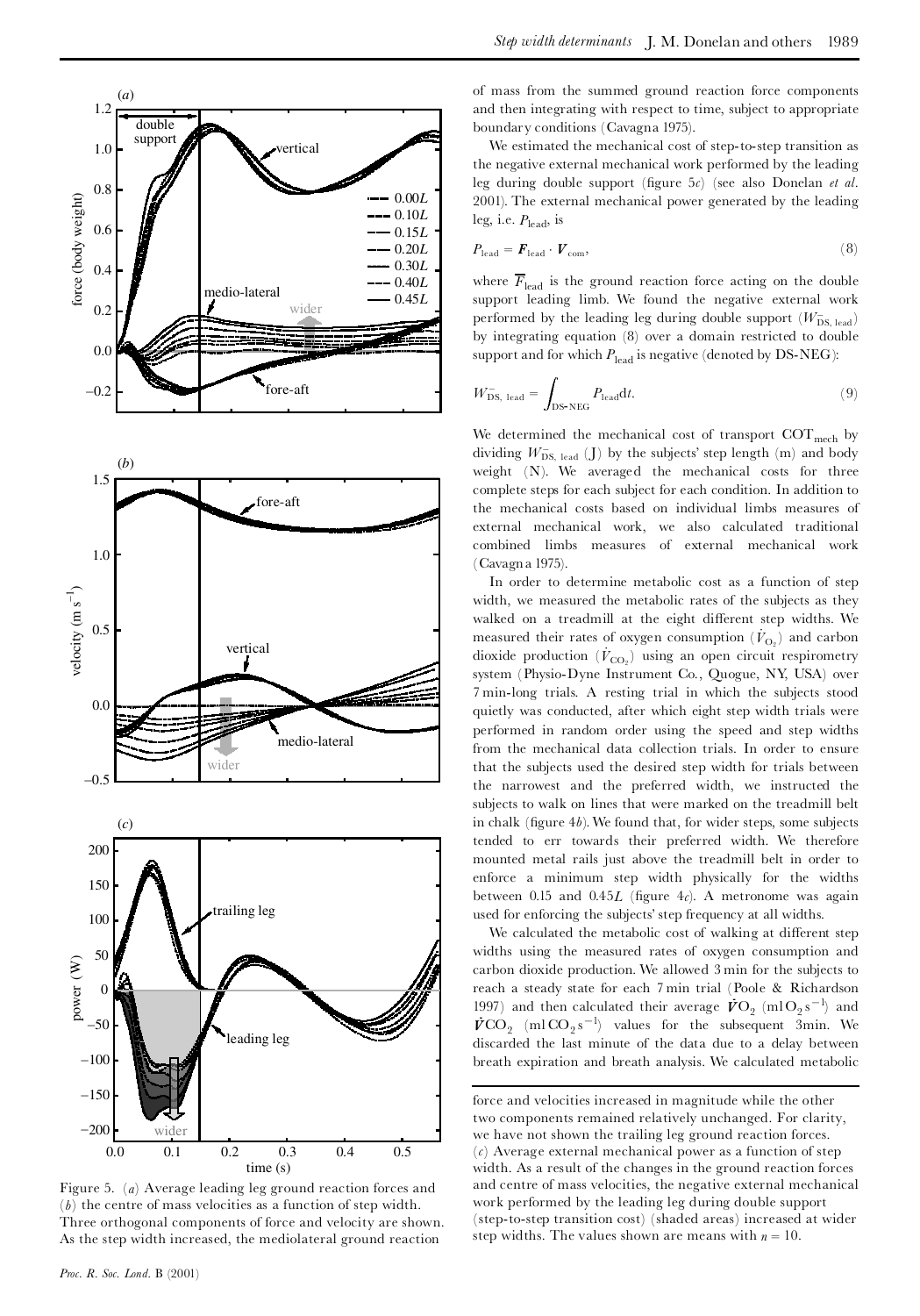power (W) for each trial using the following standard equation (Brockway 1987):

$$
P_{\text{met, gross}} = 16.58 \frac{\text{W} \cdot \text{s}}{\text{ml O}_2} \cdot \overline{\dot{V}}_{O_2} + 4.51 \frac{\text{W} \cdot \text{s}}{\text{ml CO}_2} \cdot \overline{\dot{V}}_{CO_2}.
$$
 (10)

We subtracted the metabolic power for standing from all walking values in order to derive the subjects' net metabolic power (W). We calculated the dimensionless net metabolic cost of transport COTmet by normalizing the net metabolic power for body weight  $(N)$  and walking velocity  $(m s^{-1})$ .

We performed our statistical comparisons as follows. We fitted equations (6) and (7) using a nonlinear regression, with the offset *D* subtracted from each subject's data. We compared conditions using paired *t*-tests and repeated-measures analysis of variance (ANOVA) as appropriate, with a level of significance of  $p < 0.05$ .

### **3. RESULTS**

In support of our first two hypotheses, the subjects' mechanical and metabolic costs increased with the square of step width for steps wider than the preferred width (figure 6). Nonlinear regression yielded coefficients of  $C_{\text{mech}} = 0.077L^{-2} \pm 0.013$  (95% confidence interval) and  $D_{\text{mech}} = 0.024 \pm 0.003$  for the subjects' mechanical costs. The coefficients for their metabolic costs were  $C_{\text{met}} =$  $0.452L^{-2} \pm 0.070$  and  $D_{\text{met}} = 0.179 \pm 0.017$ . The ratio between  $C_{\text{mech}}$  and  $C_{\text{met}}$ , which is a measure of efficiency, was 0.17. The metabolic cost increased in nearly direct proportion to the increase in the mechanical cost of stepto-step transitions (figure  $6c$ ). Both costs were substantially greater, 45 and 54% respectively, at 0.45*L* when compared with the costs at 0.15*L*.

As predicted, the metabolic cost increased at narrow widths. It increased by 8% when compared with the

0.10*L* width condition ( $p = 0.035$ ) (figure 6*b*).<br>In support of our final hypothesis, the subjects' preferred step width was nearly the same as the step width that minimized the metabolic cost. The preferred step width,  $w^* = 0.13L \pm 0.03$  (mean  $\pm$  s.d.), was not statistically different from the minimum metabolic cost inferred from a quadratic fit of the enforced width data, i.e. 0.12*L*  $\pm$  0.05, nor the foot width (measured at the widest point), i.e. 0.11*L*  $\pm$  0.01 (repeated measures ANOVA, *p* = 0.425). We also observed artefacts that are associated with the

enforcement of step width. The metabolic cost at the non enforced preferred width was 14% lower than that predicted from the enforced step width data ( $p = 0.014$ ). A contrasting artefact was observed for the mechanical cost at the preferred width. There was a 15% increase over the predicted cost ( $p = 0.034$ ).

#### **4. DISCUSSION**

These results suggest that humans prefer a step width that minimizes their metabolic costs. The minimum occurs at a step width that is approximately equal to foot width and appears to be a result of trade-offs between increasing step-to-step transition costs at wider widths and increasing lateral limb swing costs at narrower widths.

A possible explanation for the relationship between the step-to-step transition cost and metabolic cost is that it

requires metabolic energy to perform positive work as well as to perform the negative work itself. Assuming efficiencies of 25 and  $-120\%$  for positive and negative work, respectively (Margaria 1976), yields a ratio of 0.21. This corresponds reasonably well with our measured efficiency of  $C_{\text{mech}}/C_{\text{met}} = 0.17$ . More accurate data on the efficiency of performing positive and negative work will be needed in order to make better predictions of the ratio, but our results suggest that both positive and negative mechanical work contribute to the observed increases in metabolic cost.

The determinants of the metabolic cost of narrow steps are less clear. Limitations in the resolution of metabolic cost measurements and in the enforcement of step width make it difficult to resolve the shape of the narrow width cost relationship. Further studies could address lateral limb swing cost specifically, for example by artificially increasing medial shoe width in order to increase lateral foot motion.

It may be revealing that enforcement of step width itself exacts a significant metabolic cost (figure 6). We determined the metabolic cost at the preferred step width without enforcing the preferred width or the preferred step frequency. Both of these variables were constrained in the subsequent trials and adding constraints appears to increase the metabolic cost. Moreover, the use of two different enforcement techniques, for wide and narrow steps, may have affected our results. Walking humans stabilize themselves in the frontal plane by adjusting their mediolateral foot position (Bauby & Kuo 2000). Unlike the other methods, enforcing a step width with metal rails (figure 4) does not allow medial foot placement adjustments. These suppressed adjustments must instead be delayed to the following step and then performed in the lateral direction, resulting in a greater cost. Our estimates of the metabolically optimal step width may be affected slightly by the use of two different enforcement techniques. We have otherwise avoided comparing data collected using different enforcement methods.

We have made a number of assumptions in using double support negative external work by the leading leg as a measure of the step-to-step transition cost. First, we have assumed that the individual limb measure of negative external mechanical work (Donelan *et al*. 2001) is an accurate estimate of the total negative mechanical work performed by the muscles during double support. This assumption is justified because the angular displacements of the limbs are relatively small during double support and, unlike the forces applied to the body centre of mass, the forces applied to limbs about the body centre of mass are small. This indicates that there is little internal work performed (see Willems *et al*. 1995 for further discussion). Second, we have only considered the negative work performed during double support. Some negative work continues beyond double support (figure  $5c$ ) but, when changing only step width, its magnitude is small enough that it should not adversely affect our conclusions. Third, we have assumed that our measure of negative work also reflects the positive work required for maintaining a steady speed. This positive work appears to be performed for a short interval preceding double support and during double support. It is primarily the work during the former interval that increases with wide steps (figure  $5c$ ).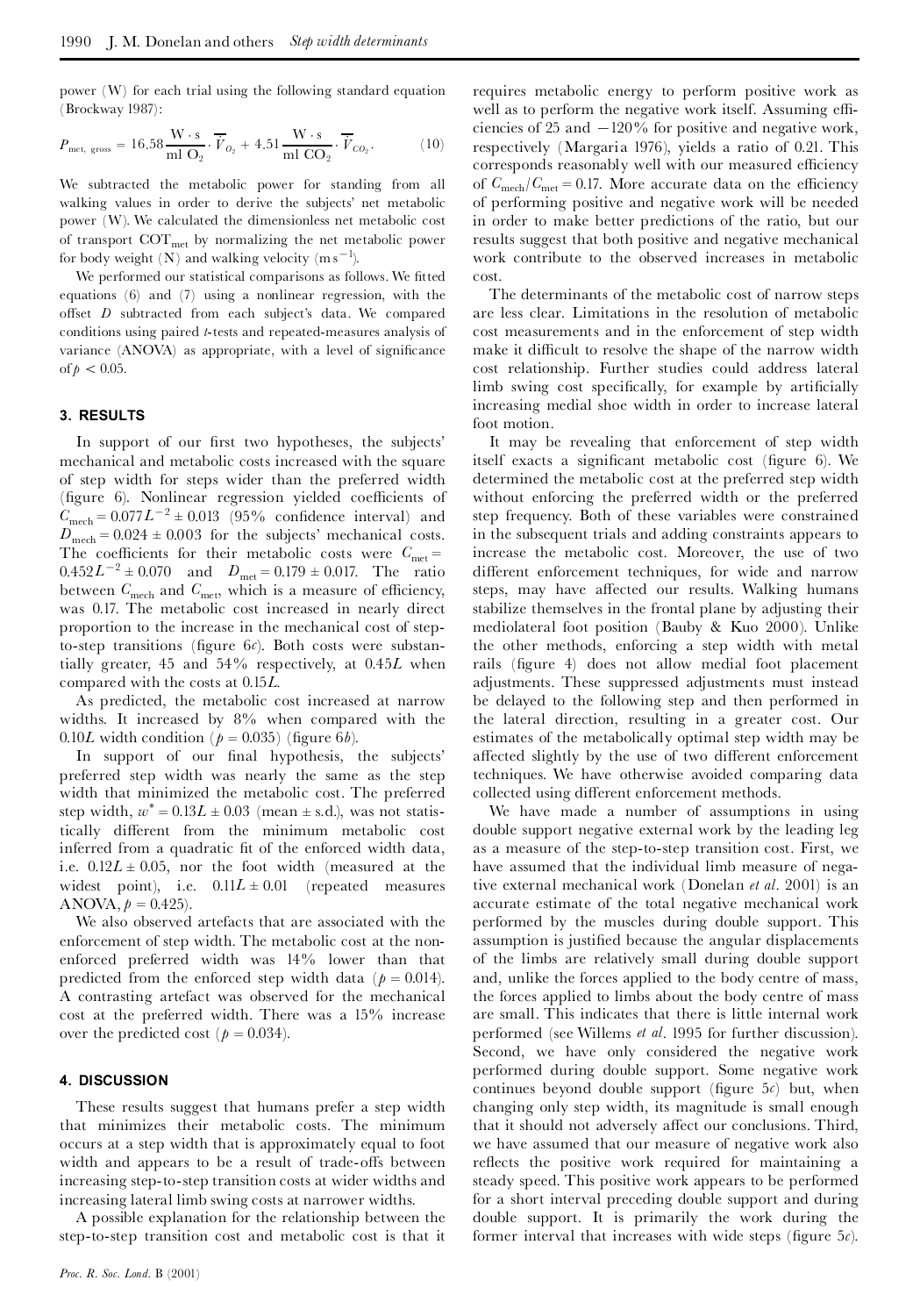

Figure 6. Mechanical and metabolic costs as a function of step width.  $(a)$  The mechanical costs  $(COT<sub>mech</sub>)$ , in terms of leading leg double support negative work, increased with the square of step width (dashed line)  $(R^2 = 0.83)$ . We measured the plotted step widths from the ground reaction forces and moments. (*b*) The metabolic cost ( $\text{COT}_{\text{met}}$ ) also varied with step width, with a minimum value near the preferred step width (0.13*L*) and the widest foot width (0.11*L*). The metabolic cost increased with the square of step width for steps wider than the preferred value (solid line)  $(R^2 = 0.91)$ . Note that the metabolic costs at the enforced step widths (solid squares and circles) were higher than that for the freely selected preferred width. The plotted step widths are the enforced widths. (*c*) The mechanical and metabolic costs compared. The mechanical costs predicted the increases in the metabolic cost for steps wider than the preferred value. In contrast, the traditional combined limbs measure of external mechanical work (Cavagna *et al*. 1977) is a poor predictor of the metabolic cost (grey triangles and line). The dependent variable is the cost of transport normalized by the cost of transport value at a width of  $w = 0.15$ . The values shown are means  $\pm$  s.d.s with  $n = 10$ .

Fourth, we have assumed that the respective efficiencies of performing positive and negative work are fixed. We have assumed little mechanical energy transfer between limbs during double support and little muscular co-contraction. We have also neglected other costs such as those for stabilizing the trunk.

We have focused on the step-to-step transition and lateral limb swing costs as the major costs underlying the effect of step width on the metabolic cost. However, it is possible that other costs play an important role. For example, an alternative explanation for the cost of wide steps is that the subjects exerted muscle force in order to abduct their legs. However, we consider this an unlikely explanation since the amount of abduction would increase linearly with step width rather than with the square of a step's width. Abduction would also only increase for widths above hip width, i.e. at *ca*. 0.3*L*, rather than the width we observed, i.e. at *ca*. 0.15*L*. Nor would abduction account for the measured increases in positive and negative work. An alternative explanation for the cost of narrow steps is that instability increases as step width decreases (Kuo 1999), thereby requiring additional effort for stabilizing the body (Bauby & Kuo 2000). However, even if active stabilization contributes significantly to the metabolic cost, its dependence on step width is relatively small (Kuo 1999). It does not exhibit a sharply increased cost at narrow widths as would be necessary in order to explain our results. by the state of the state of the state of the state of the state of the state of the state of the state of the state of the state of the state of the state of the state of the state of the state of the state of the state o

> An implication of our results is that traditional combined limbs measures of external mechanical work (Cavagna 1975) and measures based on them are poor predictors of metabolic cost at wide step widths. While the metabolic cost increased by 45% with step width (figure 6*c*) ( $p = 3.8e-8$ ), the combined limbs measure of external work did not change significantly (figure 6*c*)  $(p = 0.347)$ . It did not change with step width because the increases in positive and negative work occurred largely during double support (figure  $5c$ ) and combined limbs measures do not account for such situations (Donelan *et al*. 2001). Another measure based on combined limbs external work is 'percent recovery', which is intended to indicate how ideally the inverted pendulum mechanism operates (Cavagna *et al*. 1977). The percent recovery for our subjects actually increased slightly with wide steps (76–78%) ( $p = 0.045$ ), even though their metabolic costs increased substantially.

> Measures of mechanical work and recovery based on combined limbs forces may therefore be misleading when applied to animals that walk with naturally wide steps. For example, Griffin & Kram  $(2000)$  recently measured the mechanical work and per cent recovery for walking penguins. They sought to understand why penguins consume twice the metabolic energy of other animals of the same mass in walking. They found that penguins appeared to perform no greater external mechanical work than other animals of similar mass using combined limbs measures and calculated unusually high per cent recovery values. They therefore concluded that the waddling gait of penguins was not responsible for their expensive gait. A similar conclusion might be drawn for humans, even though a wide gait clearly results in a higher metabolic cost. A re-evaluation of wide walking animals seems warranted.